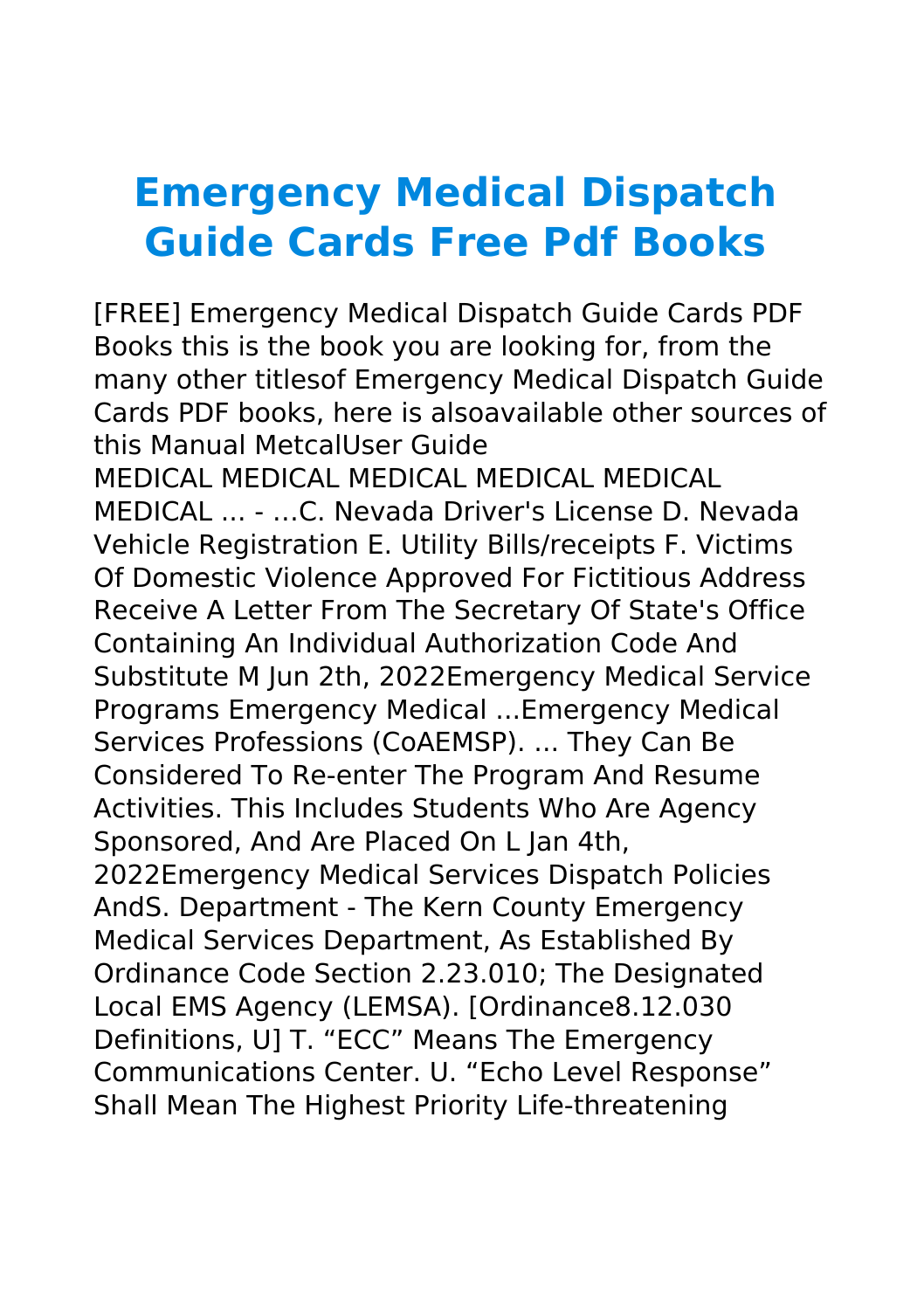## Emergency ... Jan 2th, 2022.

Standard Practice For Emergency Medical Dispatch ManagementQualifying Candidates, Interviewing Applicants, Pre-employment Aptitude And Skill Testing Pursuant To The Hiring Of Dispatchers. 2. Orientation-A Pre-planned Process Of Events Focusing On The Development And Acclimation Of An Employee Who Will Function Within The Organization's Standards, Practices, Policies, And Procedures. 3. Feb 2th, 2022State Of New Jersey Emergency Medical Dispatch GuidecardsState Of New Jersey EMD Guidecards Ver 01/16 C U R R E N T D I S P A T C H INDEX ALL CALLER ALERTS ADVISE ALL RESPONDERS (Police, Fire, EMS, An Mar 2th, 2022Emergency Medical Dispatch Sample Test QuestionsEmergency Medical Dispatcher And The Emd Center To Disciplinary Action More Information, Home Administration Resume Sample Emergency Medical Dispatcher Resume Emergency Medical Dispatcher Resume Emergency Jan 4th, 2022. 5.0 EMERGENCY MEDICAL SERVICES DISPATCH PROCEDURESEMS Dispatching In Lackawanna County. Pre-arrival Instructions Will Be Utilized When, And As, Indicated By The EMS Guide Cards. All Medical Terminology Used Will Be Consistent With The Guide Cards. 5.1.2 Having Determined The Need For EMS Response, The EMD Will Dispatch A Jan 3th, 2022August 11, 2017 The Dispatch/Maryland Coast Dispatch …Aug 11, 2017 · Fax Resumes To: 410-749-6807 Acqua Day Spa •HAIR STYLIST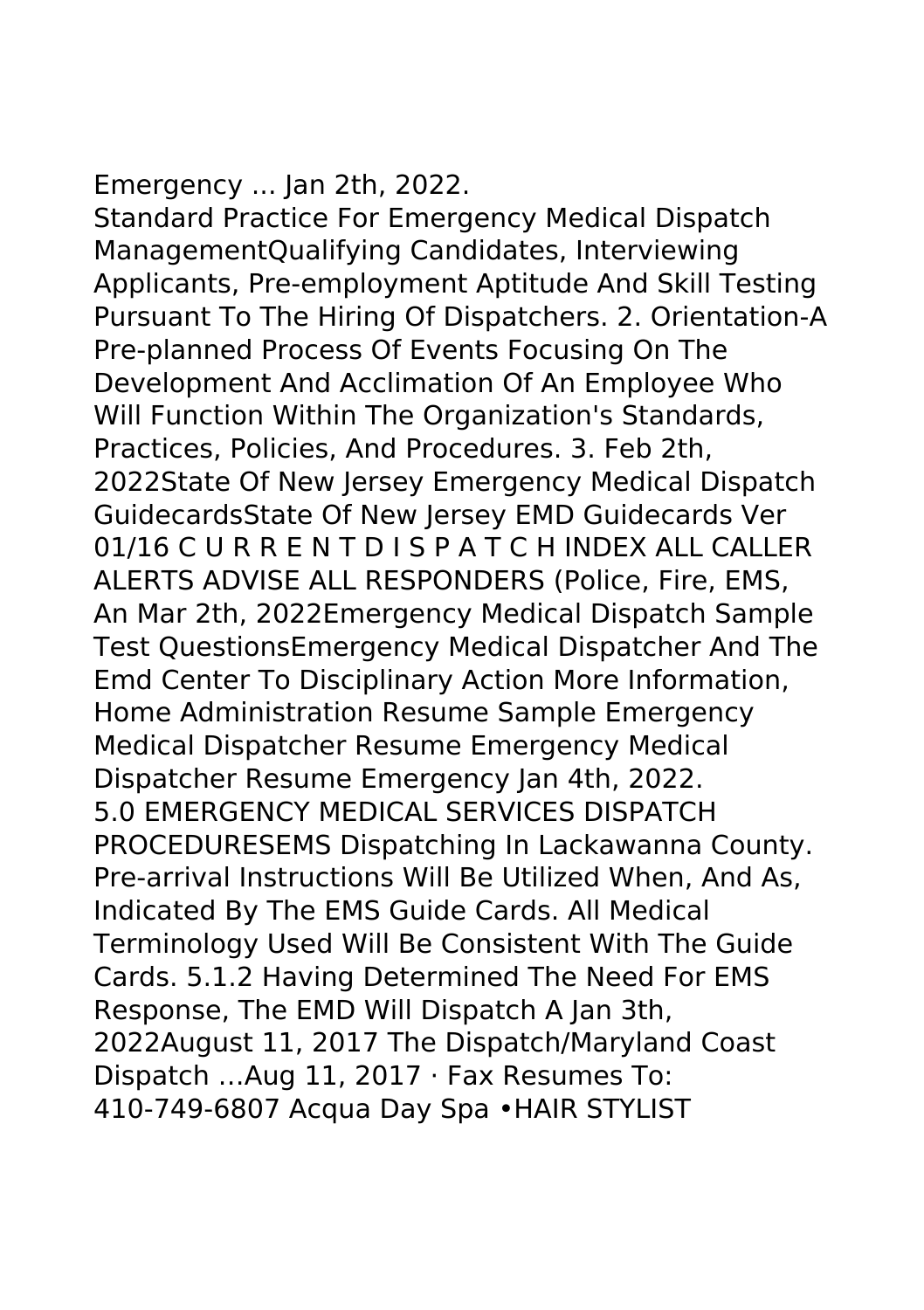•MASSAGE THERAPIST •MANICURIST Inside The Grand Hotel, 21st St. OCMD Mar Jan 2th, 2022April 16, 2021 The Dispatch/Maryland Coast Dispatch Page ...Apr 04, 2021 · Barista Looking For Experienced Personnel With Customer Service Skills. Must Be Flexible With Hours. Email Resume To Jobs@carouselhotel.com Or Stop By And Complete An Application At The Front Desk. We Require Satisfactory Pre-employment Drug Testing And Background Check. Carousel Resort Hotel &a Jan 4th, 2022.

May 28, 2021 The Dispatch/Maryland Coast Dispatch Page 69 ...May 05, 2021 · Barista Looking For Experienced Personnel With Customer Service Skills. Must Be Flexible With Hours. Email Resume To Jobs@carouselhotel.com Or Stop By And Complete An Application At The Front Desk. W E Rq Uis A Tf C Oyp-Ml N D G Testing And Background Check. Carousel Resort Hotel & Condom May 2th, 2022Page 48 The Dispatch/Maryland Coast Dispatch March 19 ...Mar 19, 2021 · Resume To Jobs@carouselhotel.com Or Stop By And Complete An Application At The Front Desk. ... And The Barefoot Mailman Are Currently Seeking Applicants For The Following Positions For The 2021 Season. Farmers Bank Of Will Feb 2th, 2022June 11, 2021 The Dispatch/Maryland Coast Dispatch Page 69 ...Jun 06, 2021 · Including Weekends And Holidays. Excellent Salary And Benefits Package. Send Resume And Salary Requirements To: CLARION RESORT FOUTAINEBLEAU HOTEL 10100 COASTAL HIGHWAY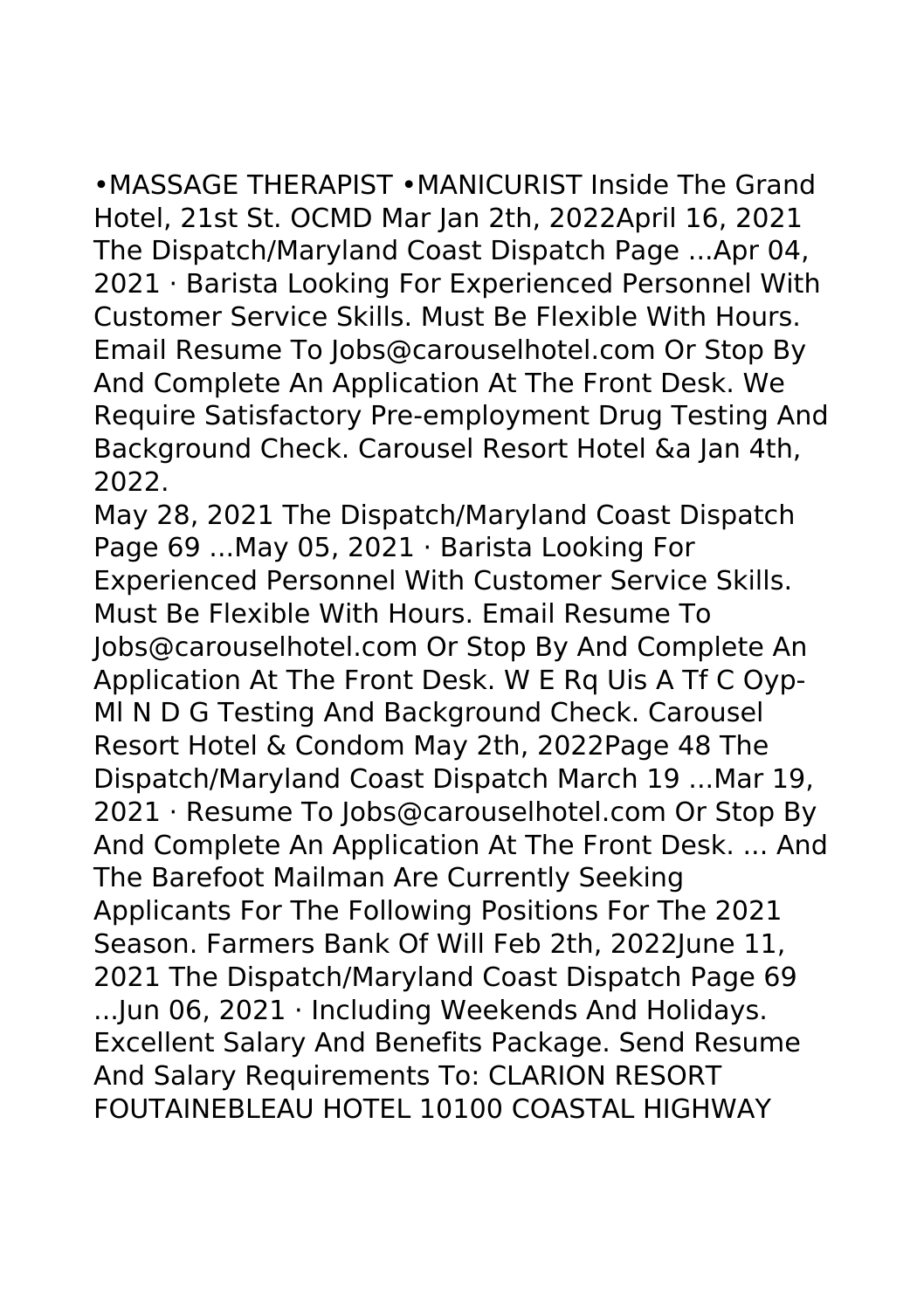## OCEAN CITY, MD 21842 Phone: 410-524-3535 Fax:

410-723-9109 EOE M/F/D/V CASHIER/ SALES ASSOCIATE Must Befri Nd Ly& P A F Jul 1th, 2022. September 1, 2017 The Dispatch/Maryland Coast Dispatch ...•MANICURIST Inside The Grand Hotel, 21st St. OCMD Maryland License Required Send Resumes To Hr@sghoc.com 410-289-6191 Ask For HR HAMPTON Jan 1th, 2022August 18, 2017 The Dispatch/Maryland Coast Dispatch Page ...Aug 18, 2017 · •MANICURIST Inside The Grand Hotel, 21st St. OCMD Maryland License Required Send Resumes To Hr@sghoc.com ... Fax Resume To 3 Mar 2th, 2022April 23, 2021 The Dispatch/Maryland Coast Dispatch Page ...Please Send Resume To 12641 Ocean Gateway, OC, MD 21842 Or Email: Jennie.rice@fbwbank.com Application Cut Off Is 05-03-2021 "Equal Employment Opportunity-Affirmative Action Employer" PART-TIME FRONTLINE ASSOCIATE NOW HIRING - DRIVER, BARTENDER, COOK & COUNTER Call 410-726-7061 For Inte Mar 4th, 2022. June 23, 2017 The Dispatch/Maryland Coast Dispatch Page 69 ...Jun 23, 2017 · NANNY NEEDED: Family Seeking Help For Special Needs Child, Five Days A Week, 8am-4pm. Mon-Fri. Summer Season. Other Hours Pos-sible. Contact 41 Mar 4th, 2022June 30, 2017 The Dispatch/Maryland Coast Dispatch Page 77 ...Jun 30, 2017 · June 30, 2017 The Dispatch/Maryland Coast Dispatch Page 77 The Dispatch Classifieds PUT YOU Jun 1th, 2022September 28, 2018 The Dispatch/Maryland Coast Dispatch ...Sep 28, 2018 ·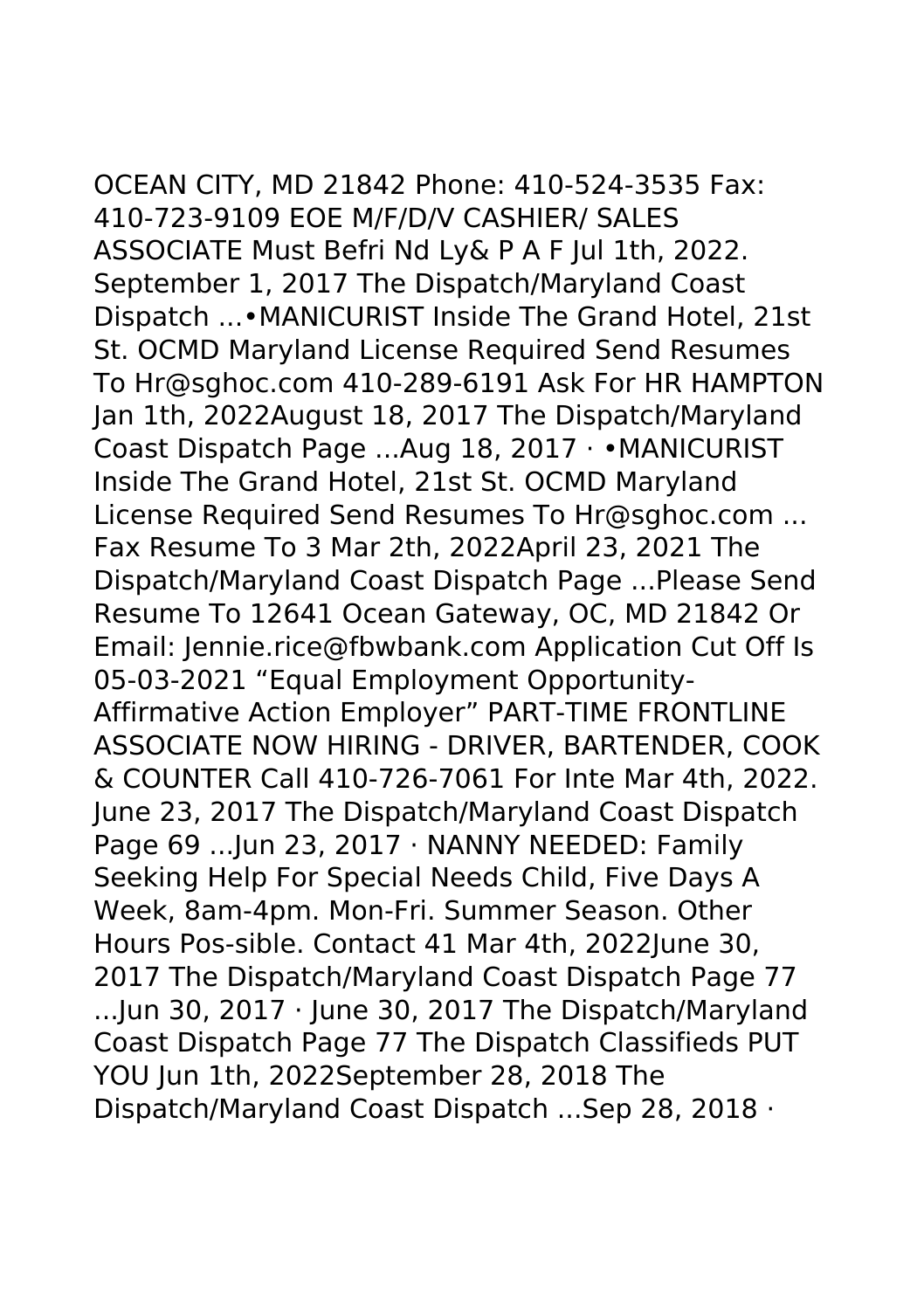•FOODRUNNER •BUSBOY Please Apply I•n Person 2 North Main Street , Berlin, MD ... Please Send Resume To 12641 Ocean Gateway, OC Apr 2th, 2022. Page 74 The Dispatch/Maryland Coast Dispatch September 9 ...Sep 09, 2016 · Have Exp.), Busboy, PT Hostess. ... Fax Resume To: 410-629-0544 SECURITY OFFICERS NEEDED Experience Preferred Retirees Encouraged Fu Jun 4th, 2022July 23, 2021 The Dispatch/Maryland Coast Dispatch Page 71 ...Jul 23, 2021 · Resume To Fred@paradiseoc.com ... Housekeeping Positions Evening Laundry Person Must Be Dependable. Call Seahawk Motel 1-800-942-9042 JOHNNY'S PIZZA H I R NgYea Roud Cooks & Drivers. Call 410-726-7061 Or 443-880-2 Feb 3th, 2022June 4, 2021 The Dispatch/Maryland Coast Dispatch Page 77 ...Jun 04, 2021 · •Houseman Send Resume: Johanna@ocrooms.com Or Call Forinterview: 410-213-9556 SEASONAL OC HOTEL NOW HIRING FOR: Seasonal Day Or Evening Housekeeping Positions Evening Laundry Person Must Be Dependable. Call Seahawk Motel 1-800-942-9042 SUN N FUN MOTEL NOW HIRING FOR-\*FUL Apr 1th, 2022. May 21, 2021 The Dispatch/Maryland Coast Dispatch Page 69 ... May 21, 2021 · • Houseman Send Resume: Johanna@ocrooms.com Or Call Forinterview: 410-213-9556 The Sunny Start Learning Center Is Seeking, Caring, Responsible, And Motivated Individuals To Join Our Professional Team. Early Child

May 2th, 2022Page 62 The Dispatch/Maryland Coast